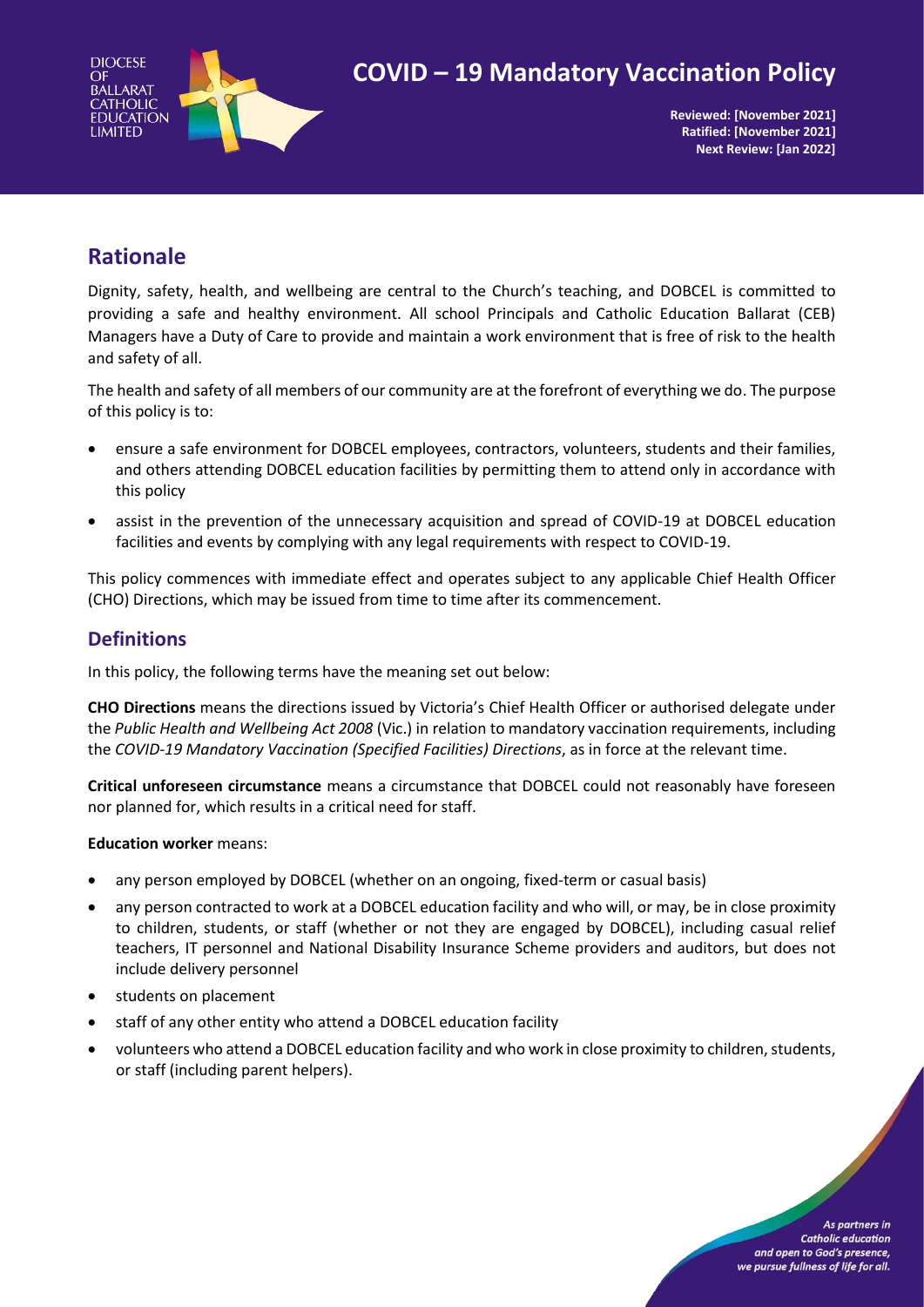**Emergency situation** means a situation where it is reasonably apparent to DOBCEL that medical treatment is necessary, as a matter of urgency, to:

- save a person's life;
- prevent serious damage to a person's health
- prevent a person from suffering or continuing to suffer significant pain or distress.

**Excepted person** means an education worker who holds an Australian Immunisation Register (AIR) medical exemption for COVID-19 vaccination, which states that they are unable to receive a dose, or a further dose, of a COVID-19 vaccine due to either:

- a medical contraindication
- an acute medical illness (including where the person has been diagnosed with SARS-CoV-2), and the certification provided is within the effective date specified by the medical practitioner or six months from the date of certification, whichever is earlier.

**Fully vaccinated** means, in respect to an education worker, that the education worker has received two doses of a COVID-19 vaccine.

**DOBCEL**, for the purpose of administering this policy, means authorised DOBCEL employees and principals of DOBCEL schools.

**DOBCEL education facility** means a DOBCEL school, a DOBCEL office, or a facility providing outside school hours care for students.

**Medical contraindication** means one of the following contraindications to the administration of a COVID-19 vaccine:

- anaphylaxis after a previous dose
- anaphylaxis to any component of the vaccine, including polysorbate or polyethylene glycol
- in relation to AstraZeneca: a history of capillary leak syndrome or thrombosis with thrombocytopenia occurring after a previous dose
- in relation to Comirnaty or Spikevax: myocarditis or pericarditis attributed to a previous dose of either Comirnaty or Spikevax
- the occurrence of any other serious adverse event that has been attributed to a previous dose of a COVID-19 vaccine by an experienced immunisation provider or medical specialist (and not attributed to any other identifiable cause); and has been reported to state adverse event programs and/or the Therapeutic Goods Administration.

**Partially vaccinated** means, with respect to an education worker, that the education worker has received one dose of a COVID-19 vaccine and is not an excepted person.

**Premises** has the same meaning as in the *Public Health and Wellbeing Act 2008* (Vic.) but does not include an education worker's ordinary place of residence.

**Unvaccinated** means, with respect to an education worker, that the education worker has not received a dose of a COVID-19 vaccine and is not an excepted person.

**Vaccination status** means whether an education worker is fully vaccinated, partially vaccinated, unvaccinated or an excepted person.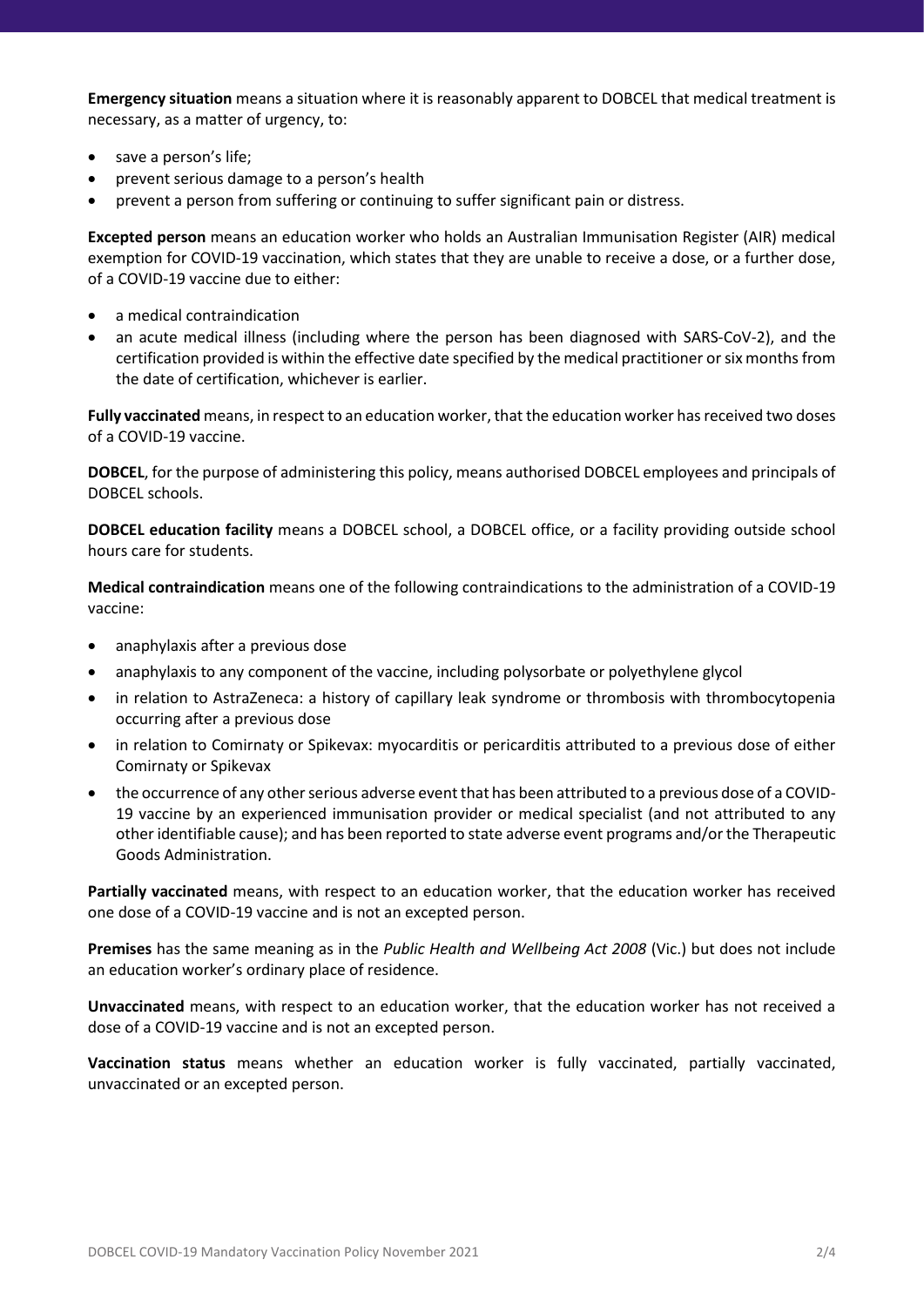# **Policy Statement**

### **Education workers are covered by this policy**

This policy applies to education workers. The obligations imposed on Diocese of Ballarat Catholic Education Ltd (DOBCEL) by the Chief Health Officer (CHO) or authorised delegate Directions in relation to the vaccination of education workers are explained in this policy.

As a condition of attendance at the premises of a DOBCEL education facility, education workers are required to read and accept the terms of this policy.

### **Vaccination status**

In accordance with DOBCEL obligations under the CHO Directions, DOBCEL is obliged to, and will, collect, record, and hold information about the vaccination status of any education worker who is, or may be, scheduled to work at a DOBCEL education facility on or after 18 October 2021.

If an education worker is partially vaccinated on or after 18 October 2021, DOBCEL is obliged to, and will, in addition to information about their vaccination status, collect, record and hold information about whether that education worker has a booking to receive a second dose of a COVID-19 vaccine by 29 November 2021, which will result in the education worker becoming fully vaccinated.

Any information provided to DOBCEL by an education worker in accordance with this policy will be treated confidentially for the purpose of determining compliance with this policy and to enable DOBCEL to comply with its obligations under the CHO Directions.

#### **Evidence of vaccination status**

DOBCEL will accept either of the following as evidence of vaccination status:

- a certificate of immunisation (including a COVID-19 digital certificate)
- an immunisation history statement obtained from the Australian Immunisation Register.

#### **Evidence of a booking to receive a first or second dose of a COVID-19 vaccine**

DOBCEL will accept as evidence of a booking to receive a first or second dose of a COVID-19 vaccine an email or letter or other form of notice from a medical clinic or the state government COVID-19 vaccination booking system confirming that the education worker has a booking to become fully vaccinated by 29 November 2021.

#### **Privacy**

Subject to the CHO Directions, the information provided about an education worker's vaccination status in accordance with this policy will be handled by DOBCEL in accordance with the Catholic Education Commission of Victoria Ltd (CECV[\) Data Collection Statement.](https://www.cecv.catholic.edu.au/Footer/Privacy-Policy)

#### **Attendance on the premises of a DOBCEL education facility**

The CHO Directions oblige DOBCEL to take all reasonable steps to ensure that, on or after 18 October 2021, an education worker who is unvaccinated does not enter or remain on the premises of a DOBCEL education facility for the purposes of working on those premises unless an exception under the CHO Directions applies.

If an education worker does not provide information about their vaccination status, DOBCEL will, in accordance with the CHO Directions, treat that education worker as unvaccinated when considering whether they may enter or remain on the premises of any DOBCEL education facility for the purposes of working at the DOBCEL education facility.